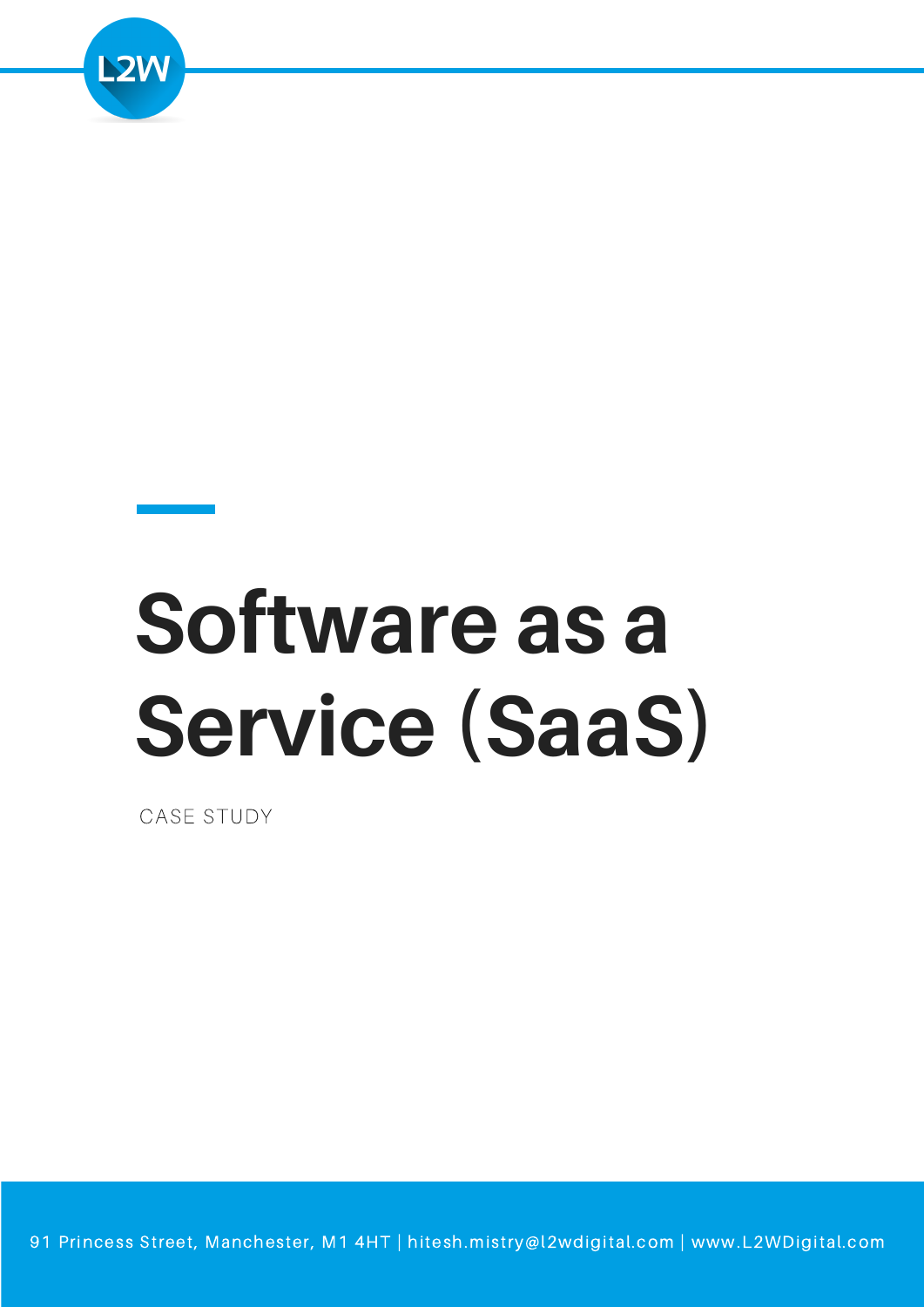

## **About us**

L2W Digital is a full-service digital marketing agency. Our core services are:

#### Lead Generation

Lead generation is only effective once you understand who your ideal customer is and where they spend the most time. Knowing this, along with an attractive hook or offer that solves a problem, ensures a successful lead generation campaign.

We generate leads across all the mainstream platforms including, but limited to, Google, Facebook, Twitter and LinkedIn.

#### Lead Nurturing

Getting the lead is only the first step. Now, it's time to build a relationship with them. Adding personalised content that adds value, will take prospects further down the sales funnel.

It can take a number of touch points to convert a lead. With the technology available we can automate this process, which will complement your existing offline process.

A lead can be nurtured through email, SMS, social media re-targeting and sending them down a personalised sales funnel.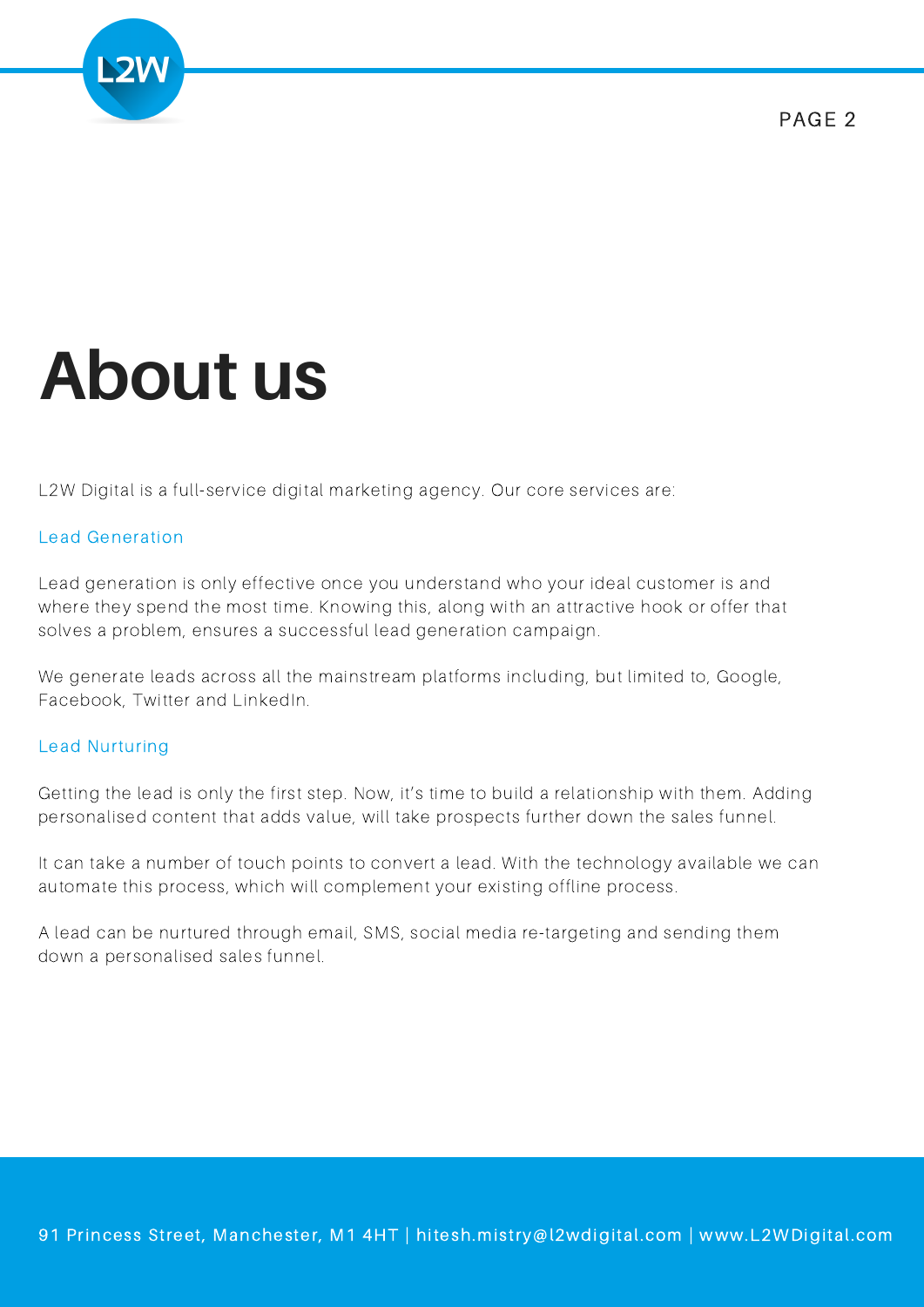

#### Retention

We see retention as keeping your customers coming back for more and making them raving fans.

The best way to do this, is to engage with your customers regularly. Understanding their challenges and problems will pave the way for further up-sells and cross-sells. Asking for their feedback will keep them engaged and your business or brand top of mind.

You will find happy customers will be the best source of new customers, too.

We combine the above services to create a Marketing Engine that delivers digital marketing effectiveness to ensure a return on investment.

A single customer view is a must for any business that operates digitally, and understanding core KPIs to help drive profitable growth, including:

Cost Per Lead

Cost Per Acquisition

Customer Lifetime Value

Sales Conversion Rate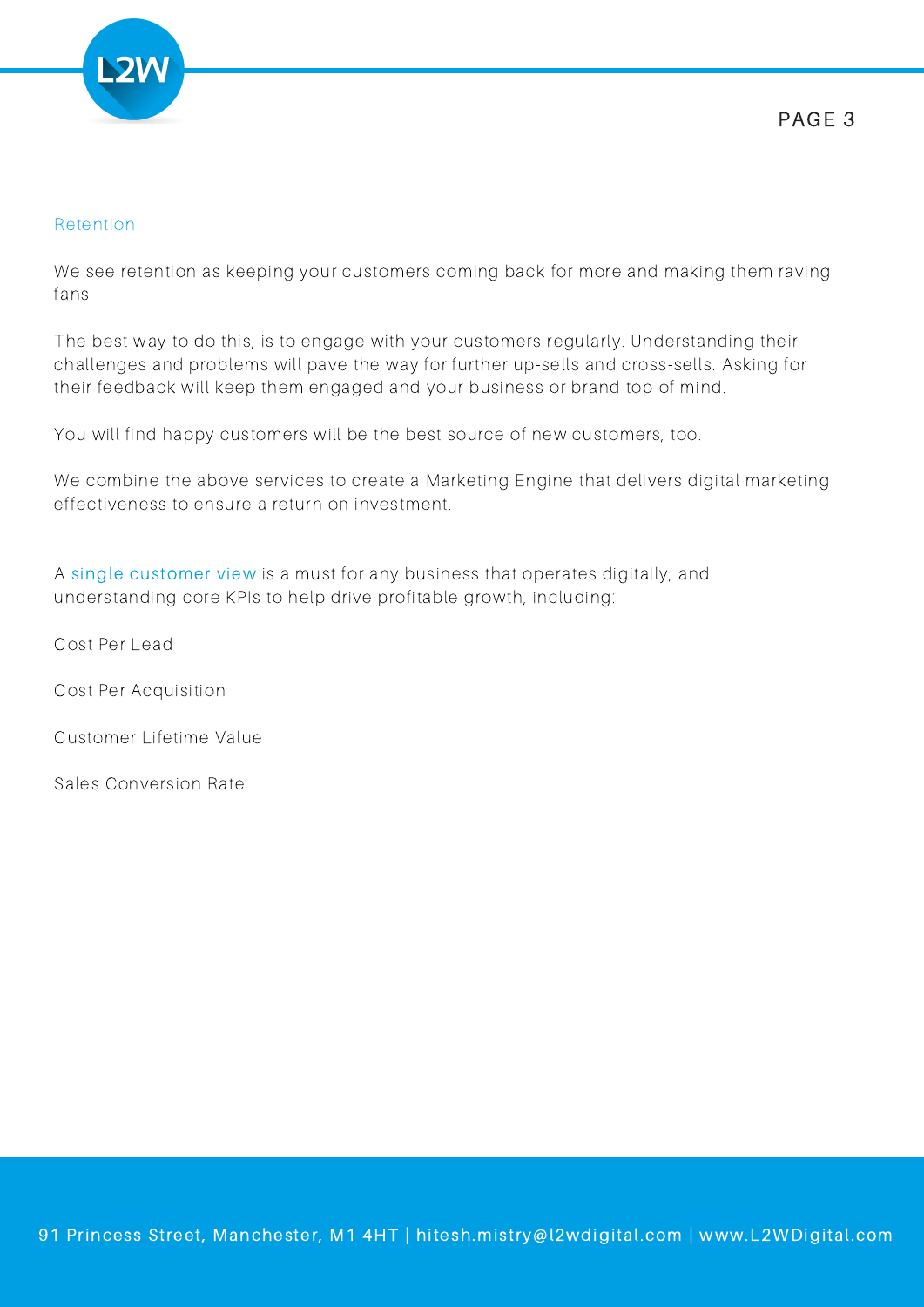

### **Software as a Service Case Study**

Objective

To generate Free Trial sign ups and sales for Software as a Service based businesses.

#### Lead Generation Platform

#### Facebook Ads

.

Various lead magnets were used such as a Free Trial and Free Assessments for lead generation as well as direct sale ads too.

...

**GDPR Tracker** COPS.<br>Tracker Sponsored · @

Could you demonstrate GDPR compliance?

Are you confident you are doing everything you can to avoid a fine of up to 4% of your global annual turnover or 20 million Euros.

Click the learn more button to get your Free GDPR assessment - It could be the best 15 minutes you spend today.



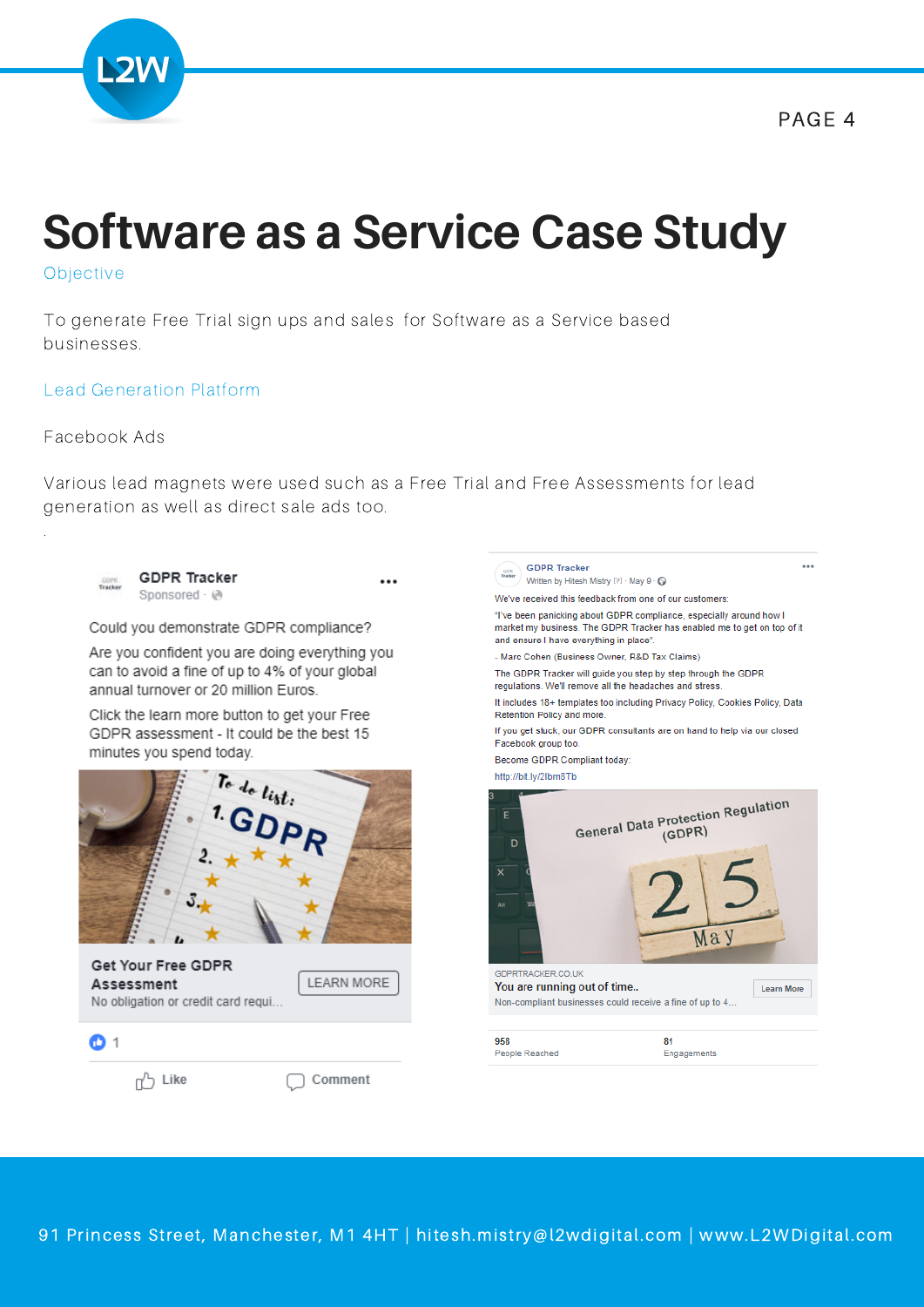

#### Free Trial Funnel



The funnel was designed to obtain Free Trial sign ups and nurture them through an email on boarding sequence.

The content of the emails was value based ensuring we focused on the desired outcome for our target customers.

At each stage they could upgrade to a paid account.



#### Direct Sales Funnel

We also tested selling a 12 month licence directly on a landing page.

The landing page had the following sections:

- -Clear headline with value proposition
- Video demo of the application
- Explanation of the features and benefits
- Social Proof
- Bonuses
- Trust seals and 30 Day money back guarantee
- Pricing & Sign up
- $-FAO$

We used retargeting ads with social proof and scarcity to help increase conversion rates.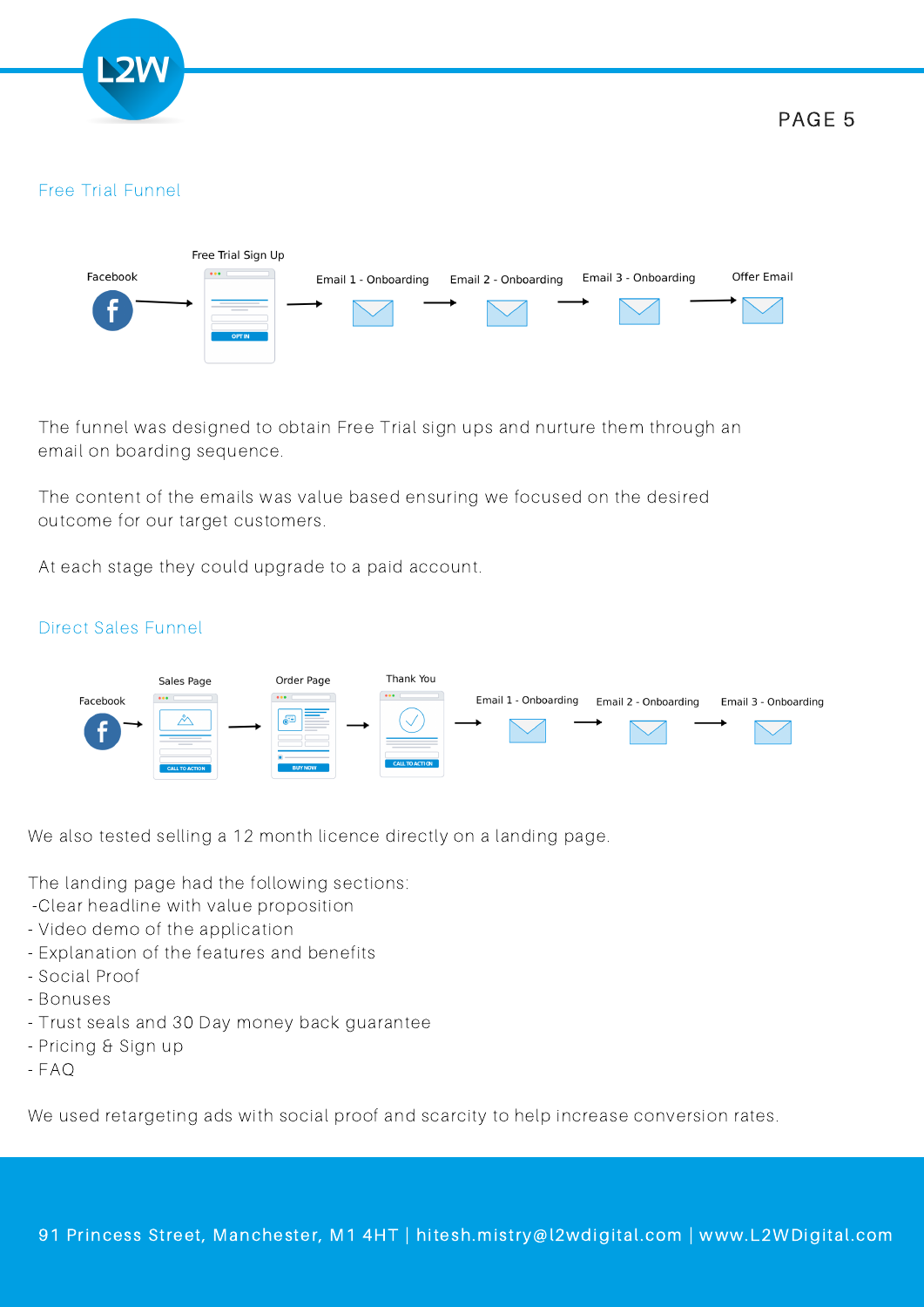

### **Results**

Average Cost Per Lead / Free Trial: £3.50

Free Trial Conversion to Paying Customer: 30%

Email Open Rate: 38.6%

Email Click Through Rate: 22%

Average Cost Per Sale (Landing Page): £9.88